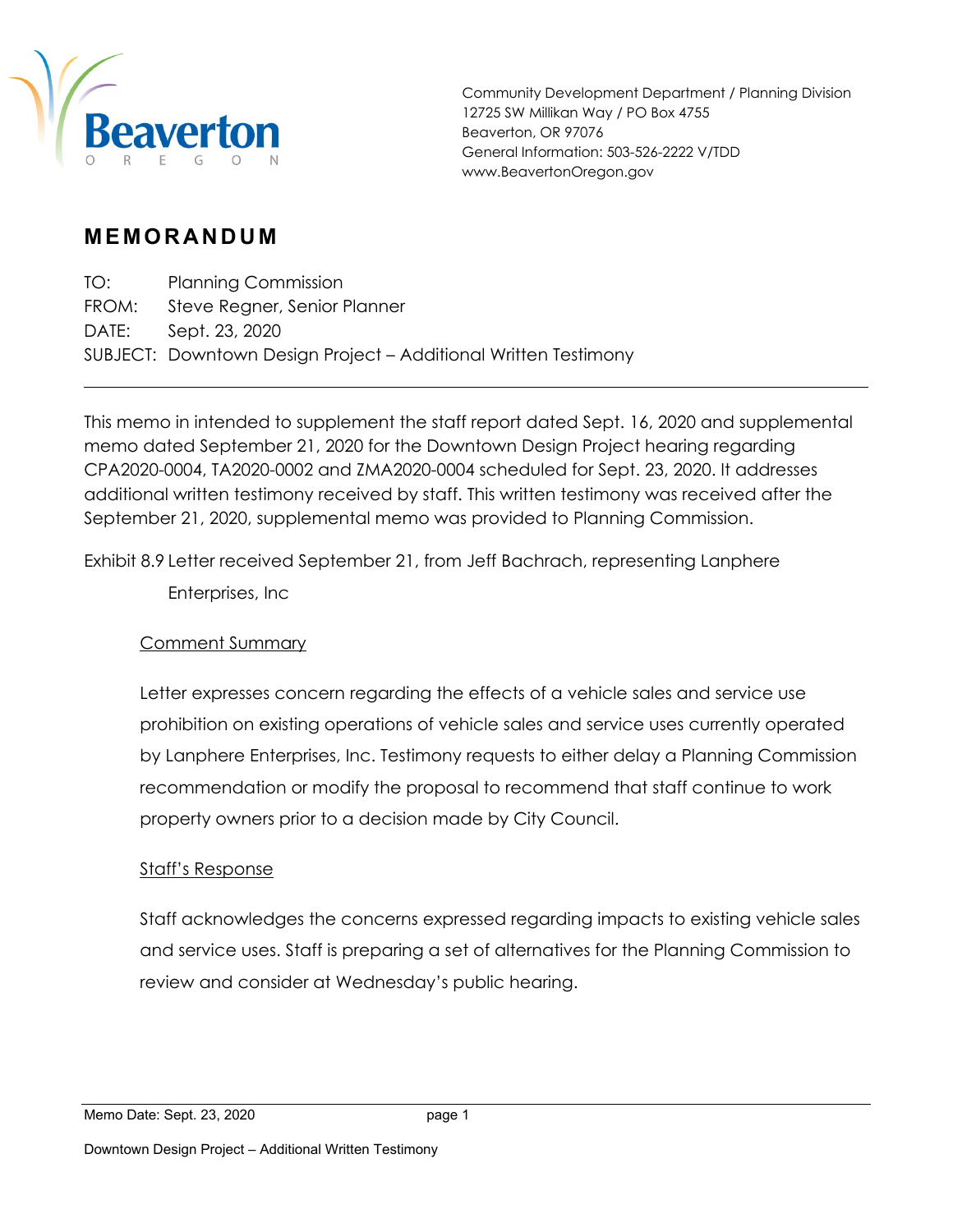- Exhibit 8.10 Letter received September 22, 2020, from Sarah Zahn, Director of Development, Urban Development Partners
- Exhibit 8.11 Letter received September 23, 2020, from Louise Dix, AFFH Specialist, Fair Housing Council of Oregon

### Comment Summary

Letters express support for the proposed amendments.

Exhibit 8.12 Letter received September 21, 2020, from Mike Robinson, representing the Francis Family

## Comment Summary

Letter expresses concern regarding the effects of a vehicle sales and service use prohibition on existing operations of vehicle sales and service uses currently operated by Lanphere Enterprises, Inc. Testimony requests delay a Planning Commission recommendation and suggests language to alleviate concerns regarding the impacts of a non-conforming use status.

## Staff's Response

Staff acknowledges the concerns expressed regarding impacts to existing vehicle sales and service uses. Staff is preparing a set of alternatives for the Planning Commission to review and consider at Wednesday's public hearing.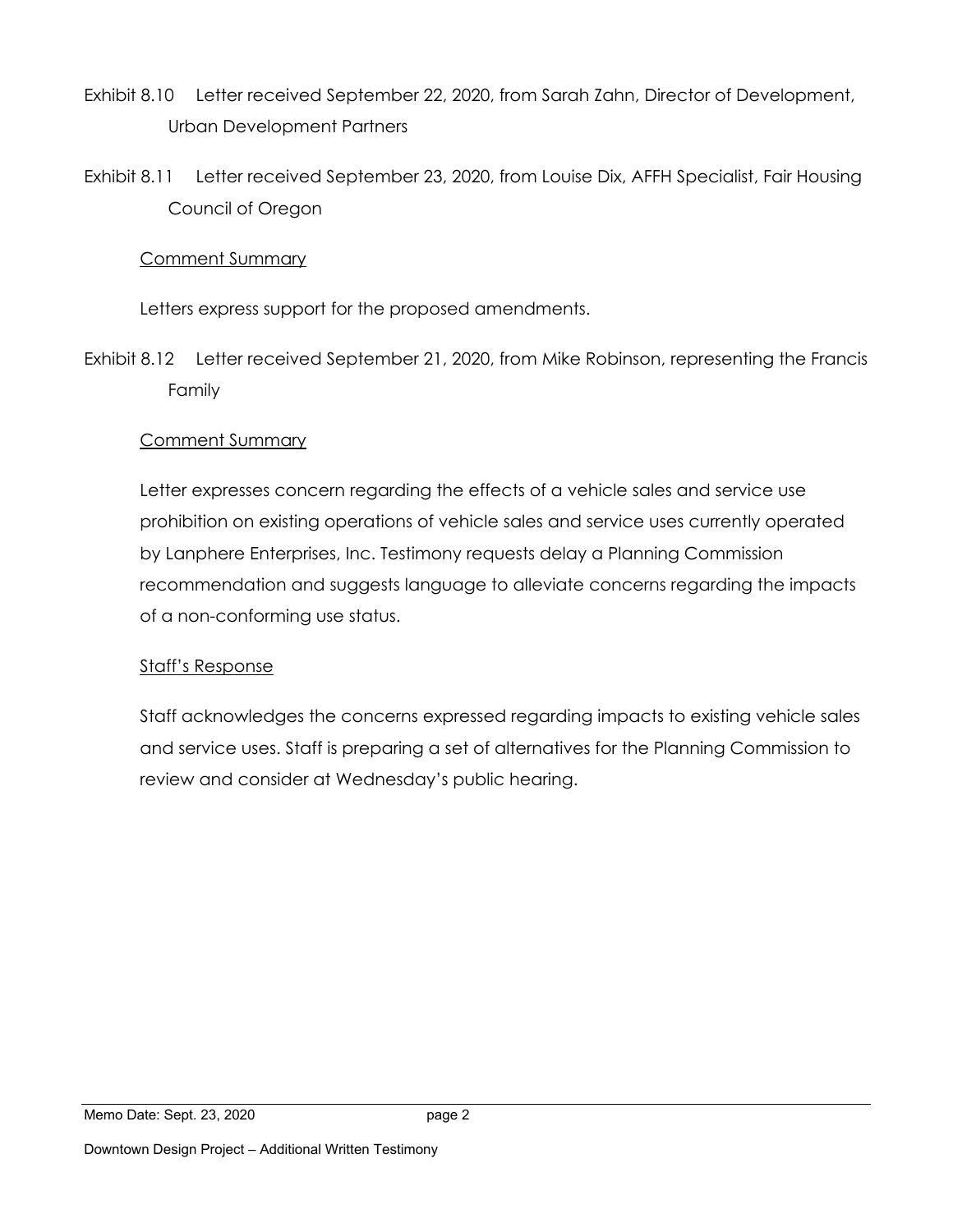## **EXHBIT 8-9**

## **Jeff Bachrach Bachrach.Law P.C.**

**\_\_\_\_\_\_\_\_\_\_\_\_\_\_\_\_\_\_\_\_\_\_\_\_\_\_\_\_\_\_\_\_\_\_\_\_\_\_\_\_\_\_\_\_\_\_\_\_\_\_\_\_\_\_\_\_\_\_\_\_\_**

**Received Planning Division** 9/21/20

The Pittock Block, Suite 320 (o) 503.295.7797 921 SW Washington Street (c) 503.799.0242 **Portland, Oregon 97205 [jeffb@bachrachlaw.com](mailto:jeffb@bachrachlaw.com)** 

September 21, 2020

Ms. Jennifer Nye, Chair **VIA EMAIL** Beaverton Planning Commission

Re: Downtown District Development Amendments CPA2020-0004, TA2020-0002, TA2020-0004, ZMA2020-0004 Lanphere Property

Dear Chair Nye and Commissioners,

I represent Lanphere Enterprises, Inc, which owns an approximately 3-acre parcel located in the Old Town District within the Historic Overlay. It houses, among other uses, the corporate headquarters for the Lanphere Auto Group, and sales and service uses in conjunction with the Beaverton Kia dealership. The Lanphere family has owned and operated dealerships on the property for 55 years.

Bob Lanphere Jr has submitted a letter on behalf of the company explaining the detrimental impact the proposed code changes will have on the business. In a meeting with staff last week, they acknowledged that the changes to the Downtown District would indeed have an enormous impact on the site – an outcome that was never made apparent in any public outreach or notice or anywhere in the public documents about the proposal - and staff agreed to work with Lanphere to draft possible amendments to the proposed code changes that would preserve at least some (hopefully all) of the land-use rights the current code provides for the Lanphere property.

On behalf of my client, I request that the Planning Commission take one of two actions at your hearing Wednesday evening:

1. Delay voting on your recommendation until we can work with staff to prepare and present to the commission amendments to the current proposal that will allow for the business operations on the property to continue and remain viable.

Or in the alternative: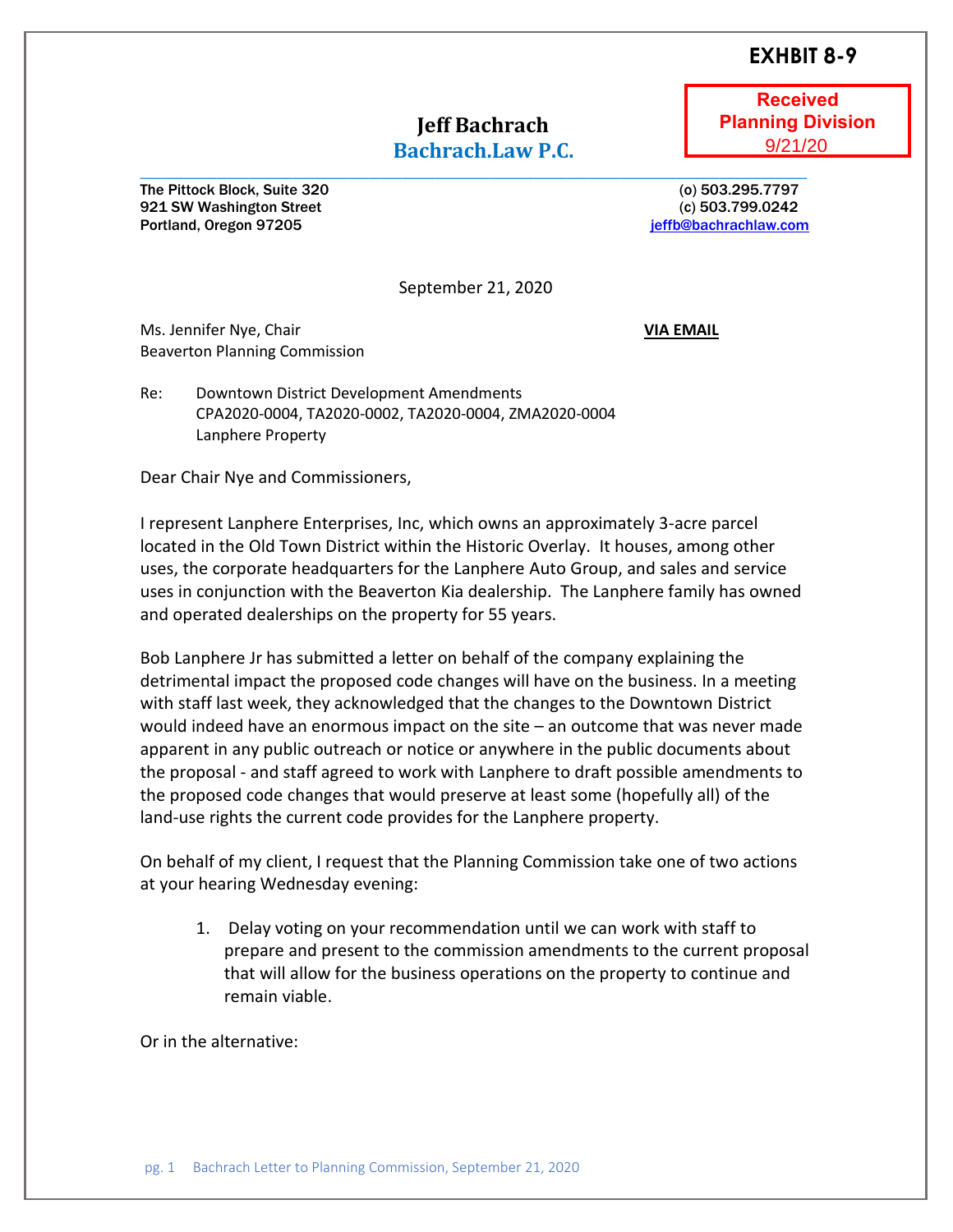2. If you vote to send the package to the City Council, include a recommendation that, before the council considers adoption of the proposal, staff should work with Lanphere to prepare and present to council alternative code language.

The 452-page staff report and exhibits that support the proposed amendments package describe a compelling vision for the Downtown District, but as the consultant report, "Beaverton Downtown Design Project" (Exhibit 5) authored by Sera Architects and ECONorthwest, acknowledges, it is a long-term vision and a lot of changes in the marketplace and economics of Downtown development will have to happen before the vision can start to become real.

What's missing from all the supporting documentation is any mention of an economic transition plan. There is no recognition of or any accommodation for the businesses that are currently operating Downtown. There's no discussion about what happens to a site like Lanphere's if the code changes drive businesses away before the market can support the kind of expensive mixed-use housing and commercial development envisioned in the plan.

As a long-time business owner in and supporter of the Downtown District, my client urges the Planning Commission to hold off advancing staff's proposal, not only to have time to consider amendments affecting the Lanphere property, but also consider what other unanticipated changes in downtown development may take place post-Covid and how those changes might impact the vision for downtown set out in the proposal now before you.

Thank you for your consideration.

Very truly yours,

Jeff Bachrach

Jeff Bachrach

Cc: Steve Regner, Senior Planner Anna Slatinsky, Planning Division Manager Bob Lanphere Jr, President, Lanphere Enterprises Robb Walther, COO, Lanphere Enterprises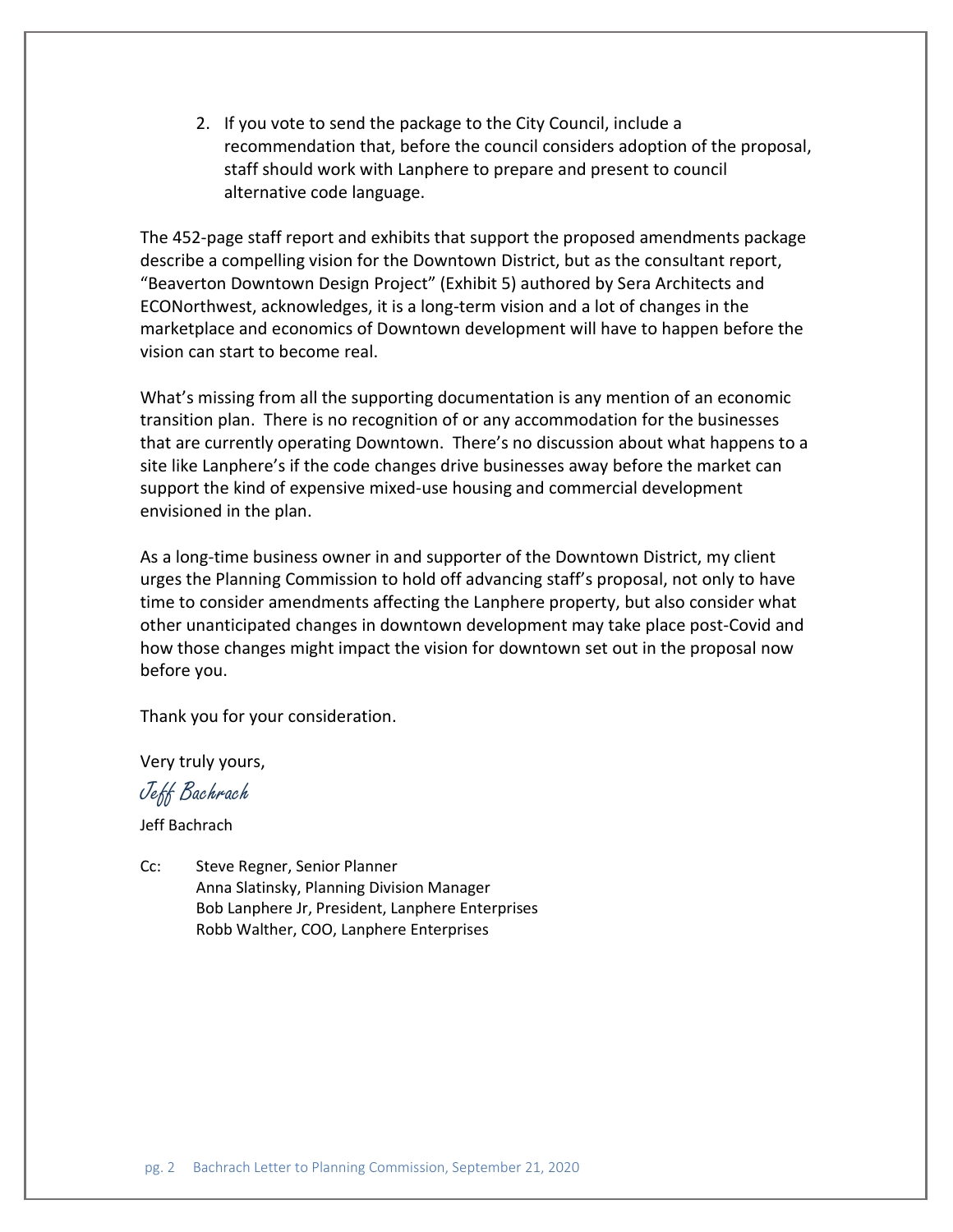## **EXHBIT 8-10**



**Received Planning Division** 9/22/20

September 22, 2020

Steve Regner, Senior Planner City of Beaverton PO Box 4755 Beaverton, OR 97076

Dear Steve and Beaverton Planning Commissioners,

We would like to express our support for the new Beaverton Downtown Design District Development Code changes and related applications (CPA2020‐0004, TA‐2020‐0002, TA2020‐0004, ZMA‐2020‐0004.

Your planning department has shown an extraordinary level of outreach and interest seeking the input of experienced developers and designers of quality urban projects.

It is clear from the evolution of the code drafts that your team wishes to set a firm foundation of basic requirements to ensure quality urban architecture but also allowing flexibility for design teams to suggest alternative means to meet the intent of the code while innovating. This flexibility is the most forward‐looking approach to ensure creativity and richness in Beaverton's urban fabric.

The Development Code proposes to replace current city standards and guidelines that were sometimes unclear, outdated or did not promote a vibrant downtown. The proposed code:

- Strikes a good balance between removing obstacles to development and encouraging feasibility while ensuring quality projects. For example, the proposed code reduces minimum parking requirements especially near transit, reduces loading expectations in an area where space is at a premium and increases height limits in part of Old Town.
- Allows a variety of building types and architectural approaches.
- Provides clear, achievable and flexible standards and guidelines that allow more creative and flexible designs.
- Sets up a process that promotes good customer service, such as offering optional early design advice opportunities with the Planning Commission, allowing some discretionary decisions to be handled by staff and providing the ability for Planning Commission to waive guidelines so they can approve quality projects in unusual cases where the standards and guidelines don't quite fit the situation.

In addition, the code meets the approval criteria identified by staff and helps implement the Urban Design Framework. We strongly encourage the Planning Commission and City Council to approve the applications and appreciate the opportunity to engage in this process.

Sincerely,

Sarah Zahn Sarah Zahn Scott Barton‐Smith Scott Barton‐Smith Scott Barton‐Smith Scott Barton‐Smith Scott Barton‐ Director of Development Associate Principal Urban Development Partners **Hacker Architects** Hacker Architects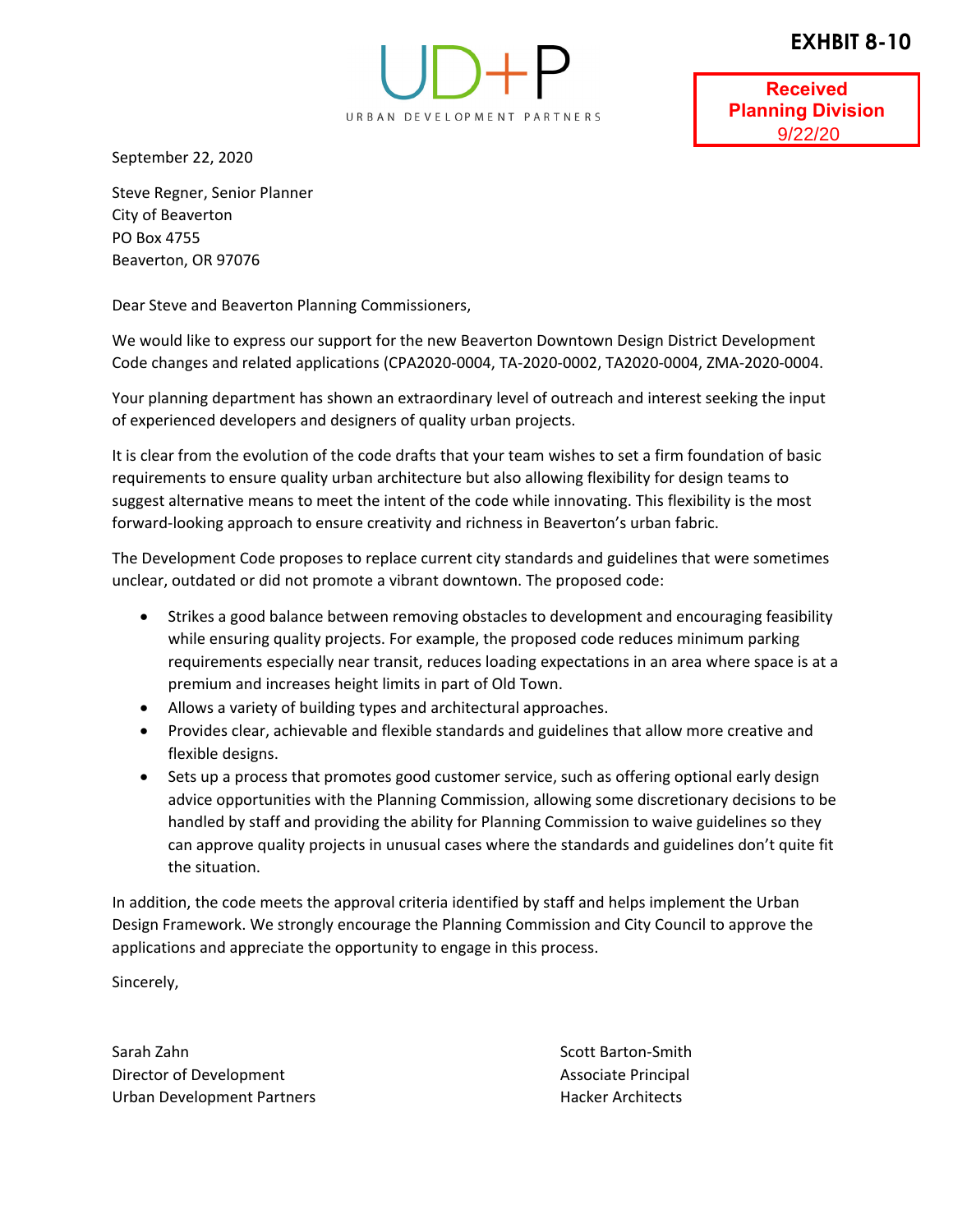



**Received Planning Division** 9/23/20

June 27, 2020

City of Beaverton Planning Commission 12725 SW Millikan Way Beaverton, OR 97005

#### **RE: CPA2020-0004, TA2020-0002, ZMA2020-00**

The City proposes to amend the Beaverton Development Code and Comprehensive Plan to update development regulations in Downtown Beaverton. Expected Development Code updates include new zoning, which regulates permitted height, density, setbacks, and permitted uses; new design rules that regulate site and building design; revised on-site parking requirements; and revised on-site loading requirements. Expected Comprehensive Plan Updates include a new policy promoting improved bicycle and pedestrian facilities, and the addition of a Multimodal, Mixed-use Area designation.

Dear Commissioners:

This letter is submitted jointly by Housing Land Advocates (HLA) and the Fair Housing Council of Oregon (FHCO). Both HLA and FHCO are non-profit organizations that advocate for land use policies and practices that ensure an adequate and appropriate supply of affordable housing for all Oregonians.

Both HLA and FHCO are supportive of CPA2020-0004, TA2020-0002, and ZMA2020-00, the Beaverton Development Code and Comprehensive Plan development regulation update in Downtown Beaverton. The changes included within these amendments such as allowing further growth and density within the downtown district, maintaining or eliminating the maximum density and maximum floor area, reducing parking minimums, and establishing Multimodal Mixed-use Area, will greatly help the City achieve its housing needs. Additionally, the staff report in its entirety was both thorough and thoughtful in its analysis. Good luck with the continuation of this project!

Thank you for your consideration of our comments.

Sincerely,

Louise Dix

Louise Dix AFFH Specialist Fair Housing Council of Oregon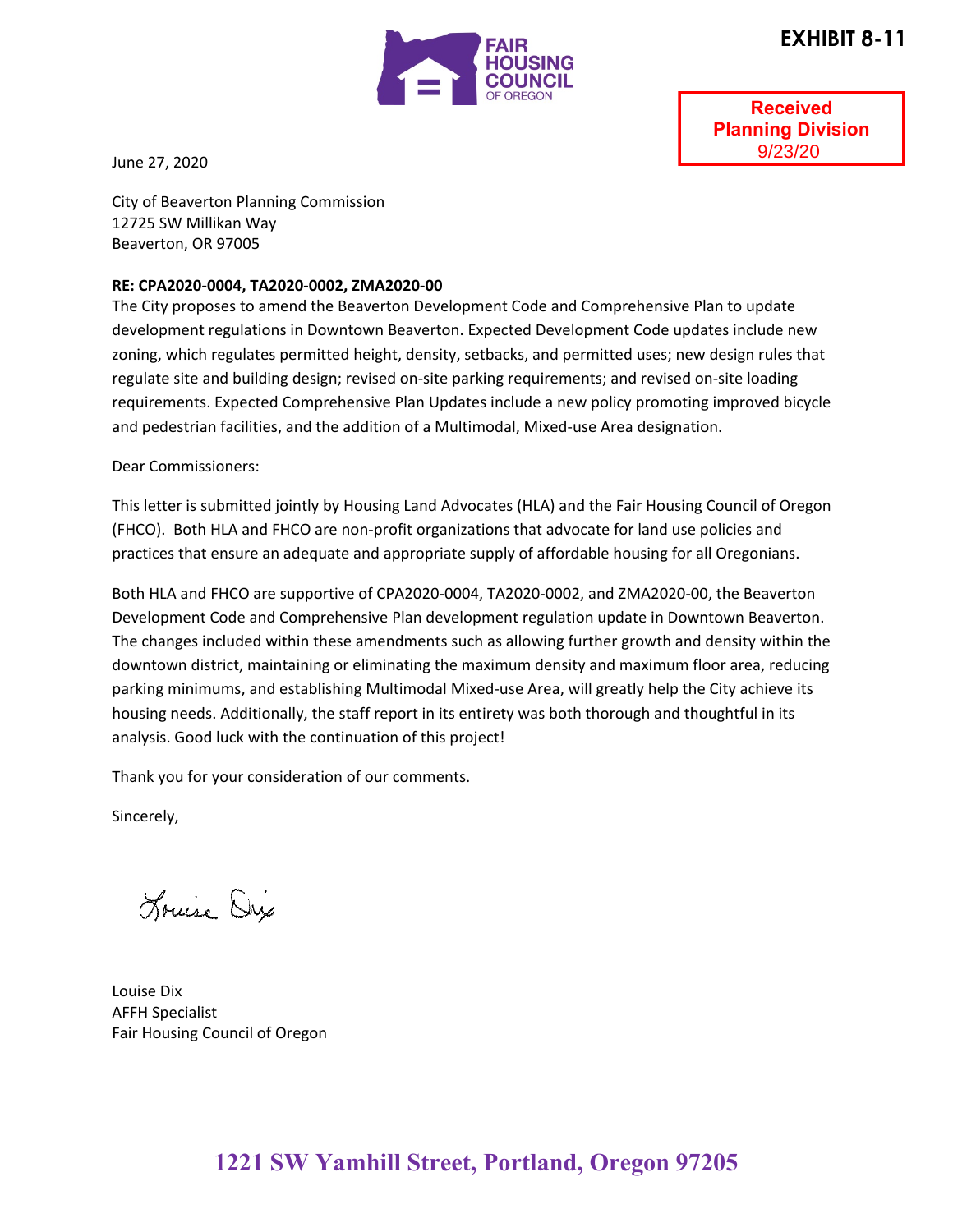

Cc: Gordon Howard, DLCD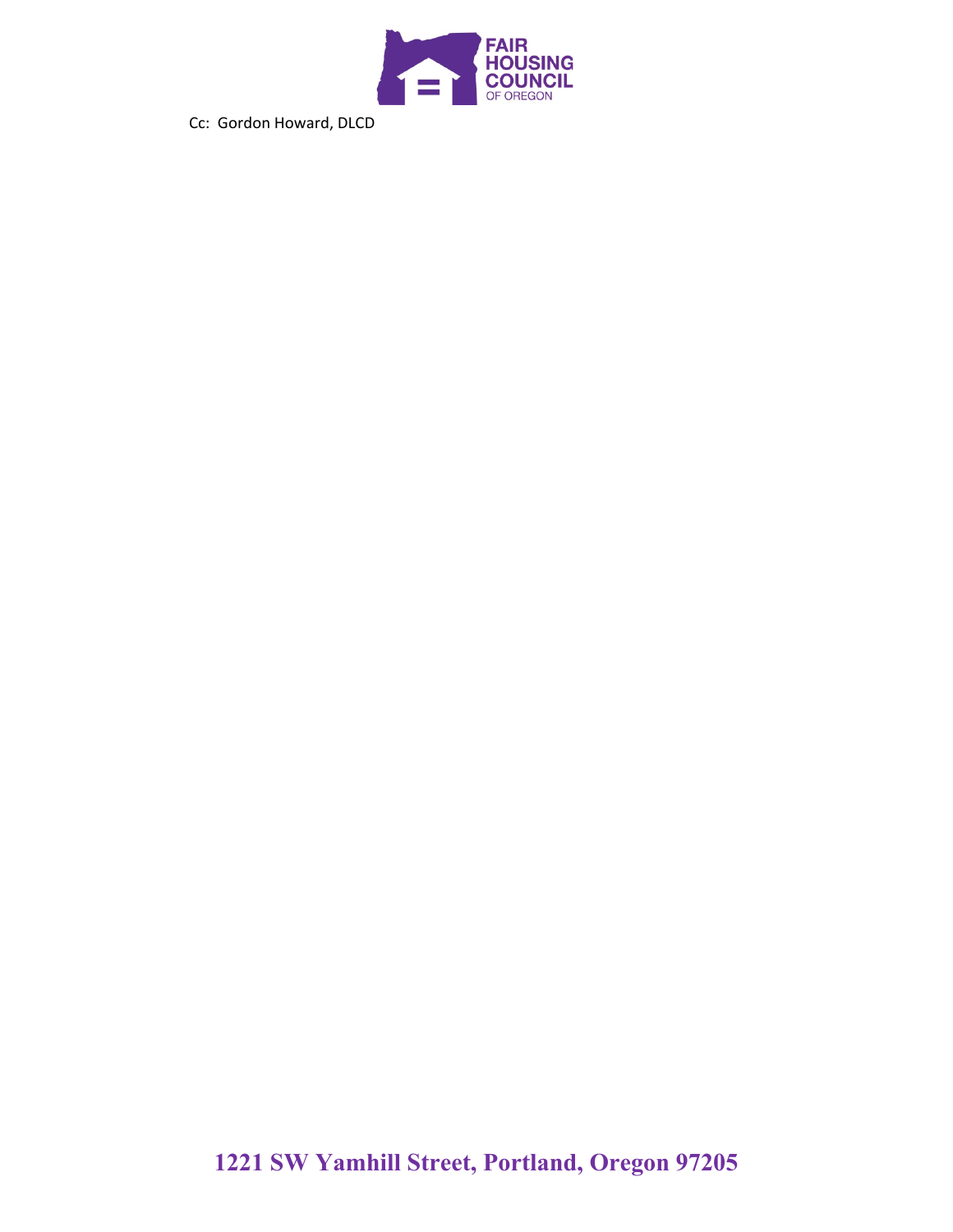## **EXHBIT 8-12**



September 23, 2020

**Received Planning Division** 9/23/20

**Michael C. Robinson** Admitted in Oregon T: 503-796-3756 C: 503-407-2578 mrobinson@schwabe.com

#### **VIA E-MAIL**

Ms. Jennifer Nye, Chair City of Beaverton Planning Commission The Beaverton Building 12725 SW Millikan Way Beaverton, OR 97005

RE: DOWNTOWN DESIGN PROJECT, City of Beaverton File Numbers, CPA2020- 0004/TA2020-0002/ZMA2020-0004, Comprehensive Plan and Development Code changes to implement the Downtown Urban Design Framework adopted in 2018; Letter on behalf of Francis Family, Owner of Damerow Ford Properties

Dear Chair Nye and Members of the Beaverton Planning Commission:

This law firm represents the Francis family (the "Francis Family"). I am writing on behalf of the Francis Family to explain why the Beaverton Planning Commission (the "Planning Commission") should not approve the proposed amendments (the "Amendments") to the Beaverton Comprehensive Plan (the "Plan") and Beaverton Development Code (the "BDC") and should continue the September 23, 2020 initial evidentiary hearing on the Amendments to the next public hearing so that the Francis Family can have an additional opportunity to work with the Beaverton Planning Department staff (the "Staff") on amendments to address the issues raised in this letter and the two letters submitted on September 21, 2020 on behalf of Lanphere Enterprises, Inc. ("Lanphere").

The Francis Family own several properties in downtown Beaverton which are occupied by its tenant, Damerow Ford. Damerow Ford has operated on these properties since 1953. The dealership has operated on this property for almost 70 years and has been a long-time steady employer and contributor to the City's economy and the stability of downtown Beaverton. The success of the dealership has been due, in part, to the dealership's ability to make changes required by the market and the Ford Motor Company.

My client and I discussed the proposed amendments with Mr. Regner and other Staff on September 10, 2020. The complexity and size of the Amendments mean that the Francis Family has not been able to fully review the Amendments, or discuss the proposed language with Staff to address the issues identified in this letter. The Francis Family told Mr. Regner that it would propose an amendment to the Amendments. This letter contains the proposed language.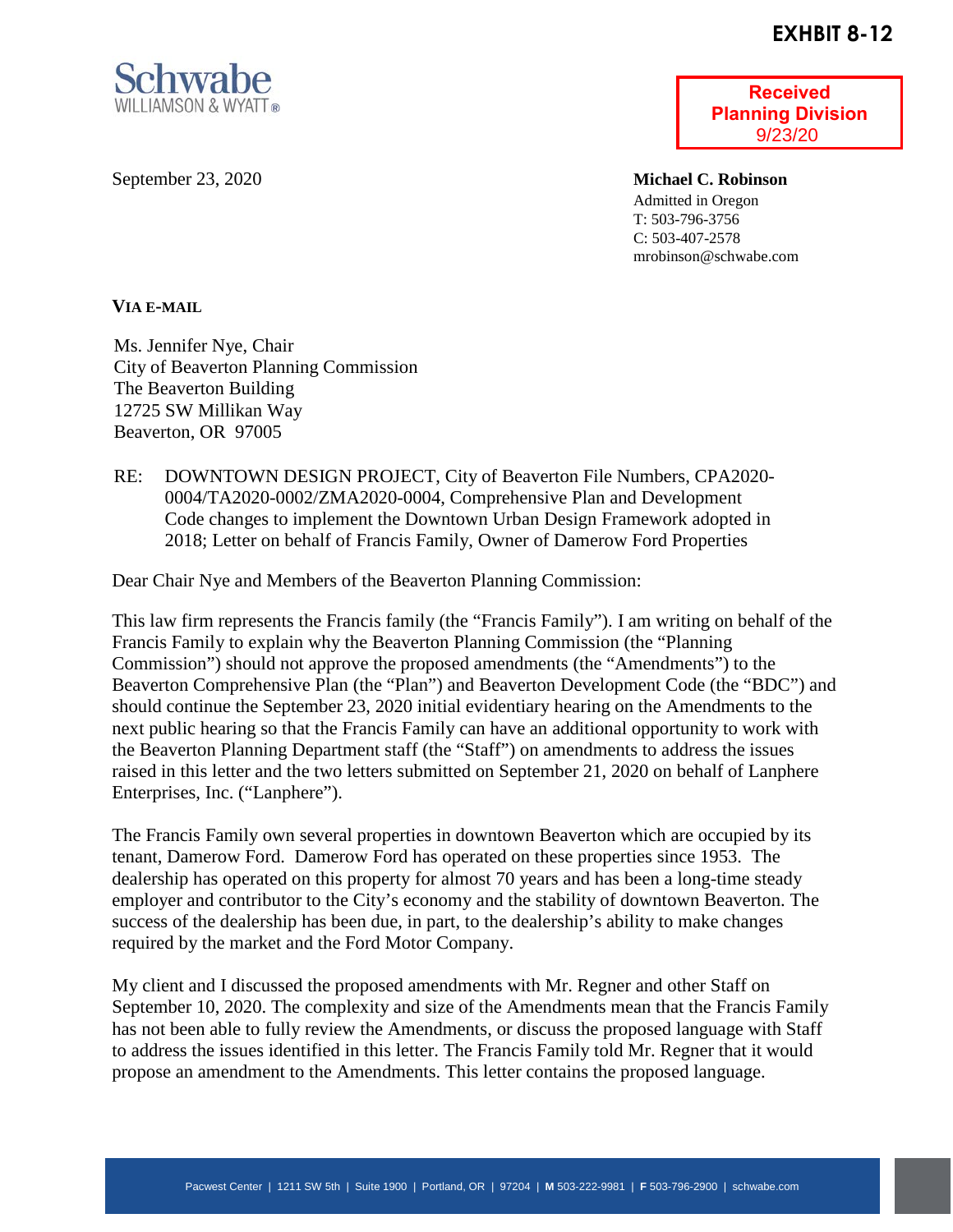Ms. Jennifer Nye, Chair September 23, 2020 Page 2

The Amendments are complex and have the effect of making the uses on the Francis Family property a non-conforming use under BDC Chapter 30, "Non-Conforming Uses." The effect of the Amendments on the Francis Family's tenant will be highly damaging and will threaten its ability to continue to operate on the property. The tenant employs 100 people and has an annual payroll of \$6.0 million, as well as benefitting the near-by businesses.

The tenant's lease on the property runs for up to another 18 years. Non-conforming uses and development are disfavored under Oregon law and the Amendments will prevent necessary improvements to the dealership. This will threaten the continued operation of the dealership and will harm the economy of the downtown specifically and the City generally.

All of this will occur without any guarantee that there is a market demand for a use or uses to replace the dealership if it should move. In fact, as Mr. Bachrach's September 21, 2020 letter points out, the City's own consultant acknowledges that there is no market demand for the kind of uses that the Amendments are intended to encourage. A vacant or deteriorating use on the property because the Amendments prohibit necessary improvements will not make the market respond sooner to redevelopment but will damage the downtown's and the City's economy.

The Francis Family recognizes that the Amendments are intended to benefit the City and, over time, downtown Beaverton will change but the Plan and the BDC need to preserve existing and vital businesses during what will surely be a slow change. Causing businesses to decline because they cannot make needed changes and improvements, or to prematurely close and put 100 people out of work in Beaverton, is contrary to the well-being of the City and its economy.

The Francis Family agrees with Mr. Bachrach's request that the Planning Commission not make a recommendation to the City Council on September 23, 2020 but instead continue the hearing to allow additional time to consider language addressing the issues raised by the Amendments. There is no rush to adopt the Amendments before considering the Francis Family's comments. A short continuance of the public hearing is appropriate where the Francis Family has had less than a month to review a complex application, whereas the City has had many months to prepare the Amendments.

While not final language because the Francis Family wants to engage the Staff and the Planning Commission in a discussion on the language, the following language is a starting point for addressing the Francis Family's issues with the Amendments. This draft language would be placed in BDC Chapter 30:

> **"All uses lawfully established on [insert the date of the amendments] which are now listed as "Prohibited" (N) may be reestablished after complete destruction, or expanded with an approved conditional use permit, as long as the reestablished or expanded use is no less conforming with development standards in effect on[insert the date of the amendments].The uses referred to herein shall be treated as**